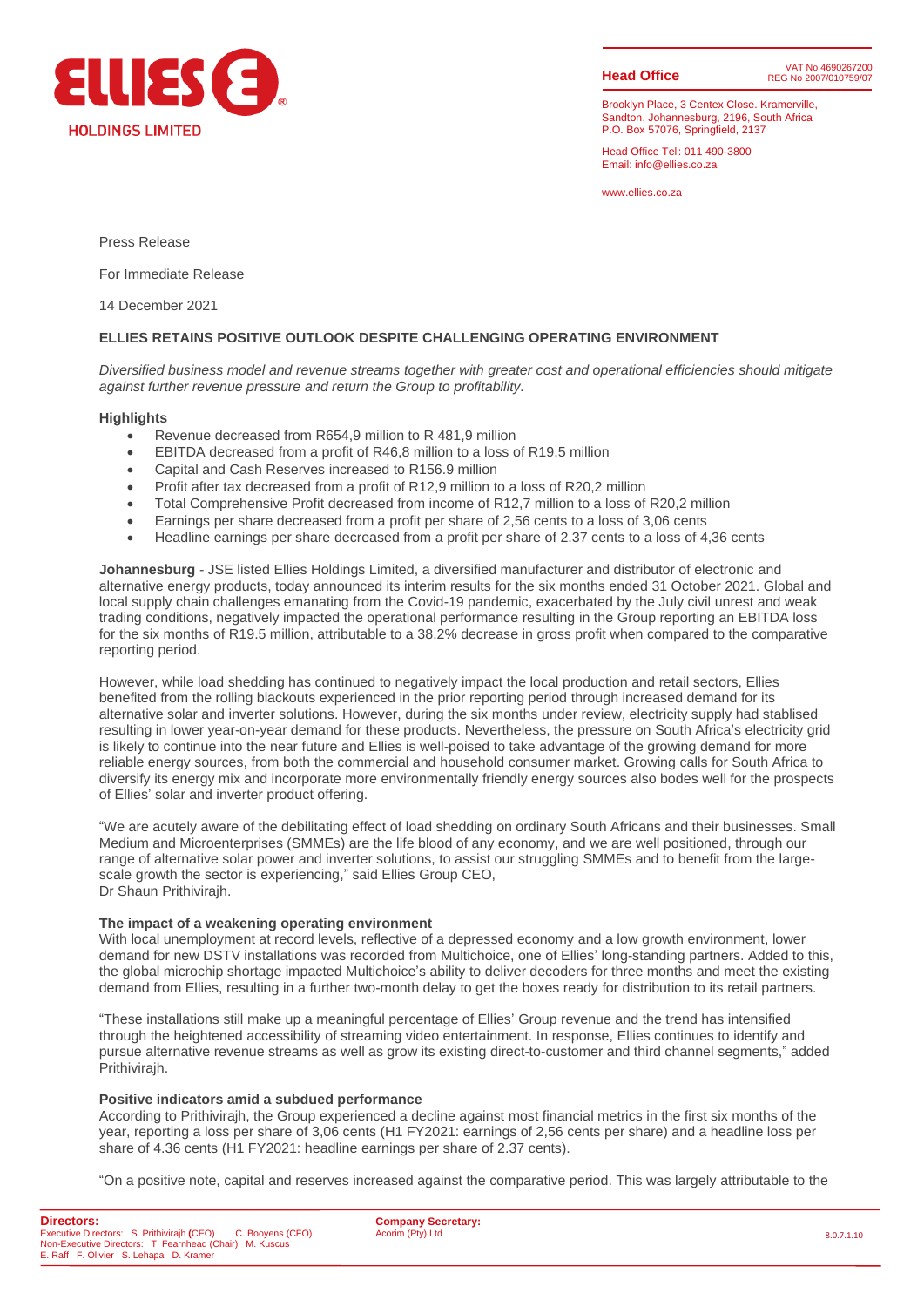profitable second half of FY2021 which also included the creation of deferred tax assets. The Group's financial position remains strong, ending the half-year with capital and reserves of R156,9 million and net asset value per share was 19,5 cents (H1 FY2021: 20,8 cents),"

In addition, large-scale progress was made during the period in collecting overdue accounts, which positively impacted cash flow. Added to this, the Group had in recent years written off substantial quantities of inventory, whereas in the six months under review the inventory write-off was negligible. In this regard, the Group's decision to migrate to a thirdparty logistics and warehousing provider has borne fruit. We are confident that we will continue to see further efficiencies in our own supply chain through the remediation of our embedded ERP system," Prithivirajh said.

Post the reporting period, November 2021 saw the Group achieve its highest sales month in the past two years. This was largely attributable to the resumption of load shedding which is likely to continue for the foreseeable future.

#### **Continued Investment in Technology and Governance**

Historically, Ellies' lack of investment in technology and infrastructure hindered its operations. However, its remediation efforts have proven successful, and, in particular, the Group's systems integration with its logistics and warehousing partner, Value Logistics, and its investment in a business intelligence system has enabled Management to better analyse its data relating to the revenue cycle.

From an IT governance perspective, the Board has appointed a sub-committee chaired by an Independent Non-Executive Director. The committee consists of Management and an external IT consultant whose specialist skills will ensure that the Group's strategic IT vision is aligned to the business requirements.

### **Simplified Group Structure and efficiency gains**

In February 2021, Ellies Industries, which previously comprised the Group's Manufacturing segment, was liquidated. This process has resulted in meaningful cost savings and efficiencies, and at the same time has not impacted Ellies' ability to supply products to its retail stores and installer partners as the Group has since been procuring its required components from partner suppliers locally and abroad.

In addition, various cost and operational efficiencies will continue to have a positive effect on the Group's performance in the second half of the year, as will an expected normalisation of global supply chain processes after the many challenges experienced in the last reporting period.

#### **Finalisation of Milestone B-BBEE Transaction and Prospects**

During the interim period, Ellies concluded its milestone B-BBEE transaction with the Imvula Education Empowerment Fund Trust. The transaction, valued at R18.5 million, has seen Ellies' empowerment credentials rise to a Level 3 B-BBEE status, and although the new certificate was only awarded in October, the Group has immediately seen an increase in opportunities to participate in business projects in both the public and private sector, which can only enhance future business development.

Management remains confident that in spite of the various challenges facing the Group's operating model, including the trend toward video-on-demand streaming services as well as a subdued economy and growing unemployment, the Group is well positioned, through its diversified offering, to benefit from the growing demand for alternative energy solutions.

One exciting prospect relates to the recently concluded agreement between Ellies Electronics and StreamView to exclusively distribute Nokia products in South Africa and various other African countries from February 2022. According to Prithivirajh, the agreement which came into effect in October 2021, gives Ellies access to a wide range of highquality Nokia-branded smart products that Ellies will take to market through its extensive distribution network in South Africa. The agreement represents a landmark for StreamView as it enters the Southern African market, which is in line with its own growth strategy.

Ellies could also potentially benefit from the country's migration from analogue to digital terrestrial television (DTT). It is estimated that three million South African households are still expected to make the transition before the deadline, the Group remains well positioned with its large installer base.

"Over the past 24 months there has been a clear culture shift in the business and the Board, together with Management, have done a lot to align employees to the new focus. Going forward, we believe that the Ellies investor case remains sound. Our improved cash position, enhanced governance structures and a settled management team bode well and we look forward to working together with our new shareholders in Imvula to steer Ellies to sustainable profitability," Prithivirajh concluded.

**ENDS**